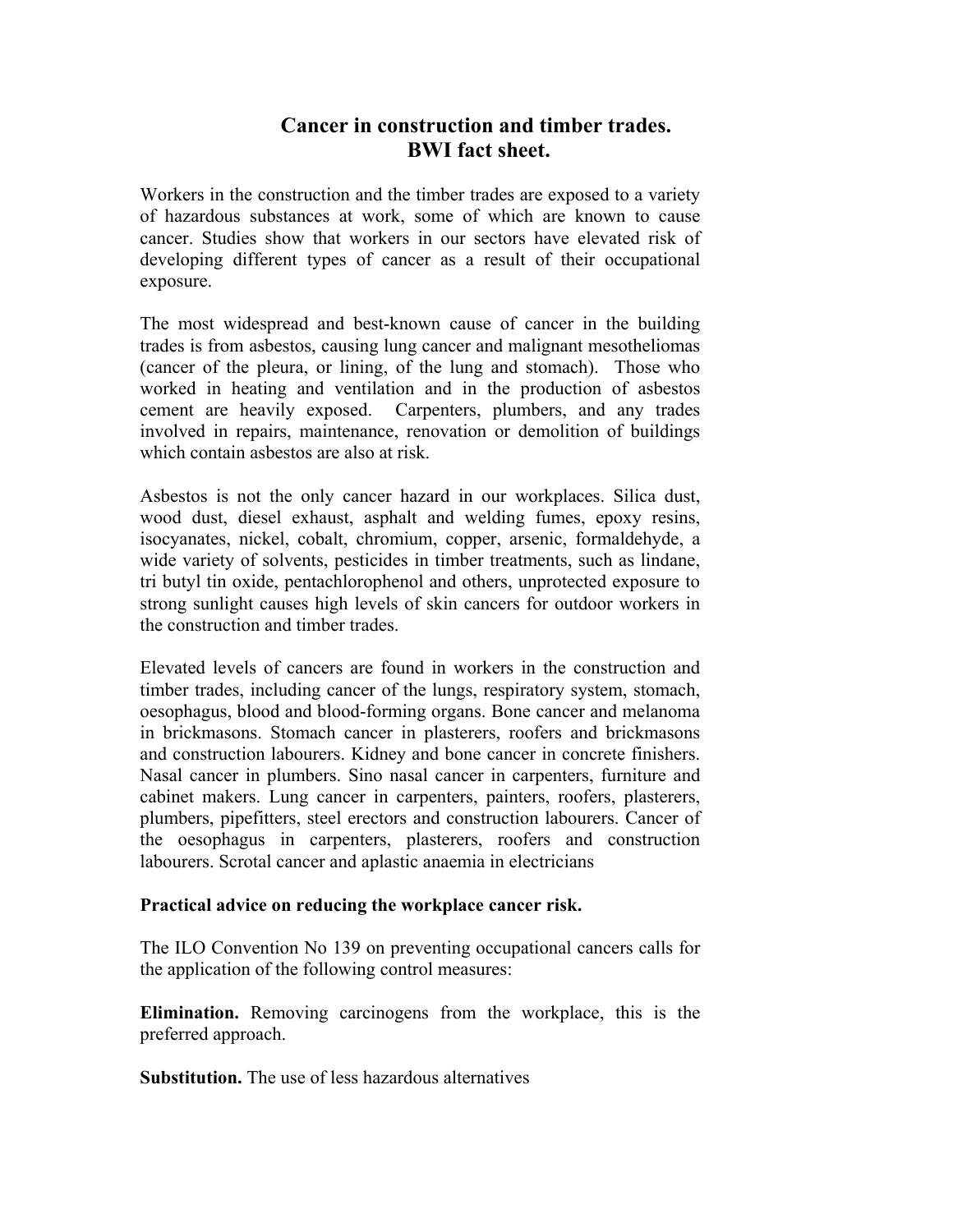**Isolation.** By designating specific areas at a distance form the main working areas. Or by removing workers from areas where hazardous operations are underway. Less workers will be exposed, and those who are at risk of exposure can be properly protected during operations such as cutting timber or cement blocks or pipes, or during welding operations.

**Engineering controls**. General Ventilation, installing local exhaust ventilation systems on woodworking machinery, integrated dust bags on power tools for sanding or cutting, enclosure of hazardous operations, such as spray booths.

**Safe work procedures.** Damping down dust with water. Avoid use of power tools with certain products. Permit to work systems and designated work areas, as well as information and training.

**Personal Protective Equipment.** To be used together with other control measures above. Including: dust masks, respirators to protect against fumes, gloves, overalls, sun screen.

**Asbestos.** Suitable asbestos free alternatives available for all common uses. (See BWI factsheet http://www.bwint.org/default.asp?Index=621&Language=EN)

There is no reasonable argument for continued asbestos use and asbestos should be banned by governments and should not be used in workplaces.



For asbestos which is already installed in buildings, asbestos management plans should be prepared, supervised and adhered to. Employers should know where asbestos is in their premises, and should ensure a record is kept and workers are informed of its

presence if there is any possibility it might be disturbed. All work with a potential asbestos exposure should be undertaken only by properly trained and protected workers. Dust levels should be kept as low as practicable. Workers should be provided with appropriate health surveillance and all exposures should be recorded in an asbestos register.

Hazards website: www.hazards.org/asbestos <http://www.hazards.org/asbestos> . BWI asbestos webpages: http://www.bwint.org/default.asp?Issue=asbestos&Language=EN <http://www.bwint.org/default.asp?Issue=asbestos&amp;Language=EN> List of asbestos substitutes: http://www.bwint.org/default.asp?Index=621&Language=EN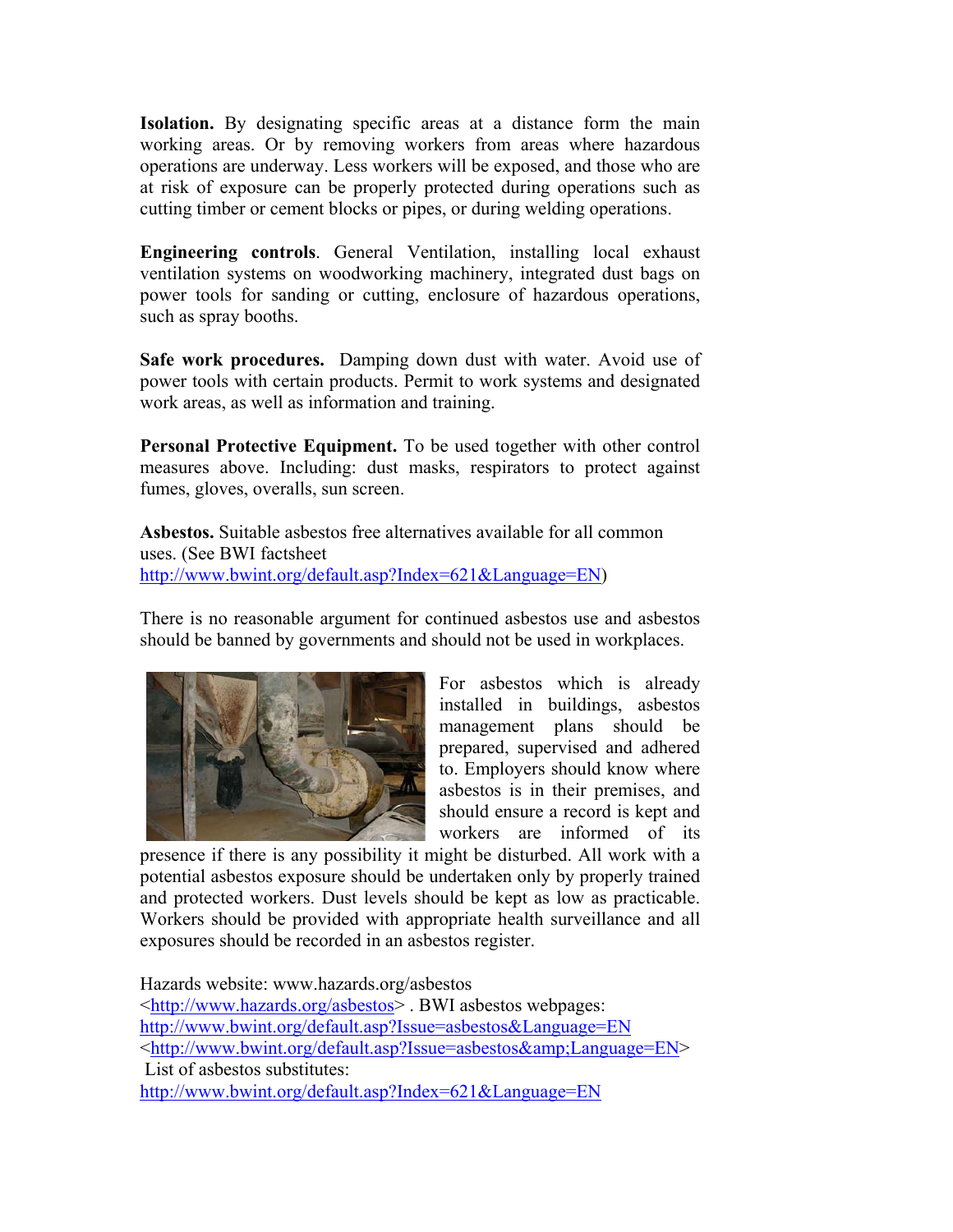$\lt$ http://www.bwint.org/default.asp?Index=621&Language=EN>. TUC asbestos management checklist: http://www.tuc.org.uk/h\_and\_s/tuc-7194-f0.cfm

**Silica.** Exposure to crystalline silica should be minimised.Exposure occurs in stone masonry, façade renovation, blast cleaning of of buildings, demolition work, concrete scabbling, cutting or drilling, tunneling. Silica causes silicosis, fibrosis and lung cancer. The scarring of the lung tissue causes shortness of breath. The effect of breathing in silica continues to develop after exposure has stopped, and the effects are irreversible. Prevention is the key.



In construction, alternatives should be considered at the design stage. Exposures to silica used in construction (brickwork, plaster, cement, concrete) can be reduced by proper design and planning. It is important to cut cement pipes and blocks offsite or in a designated area so that less workers are exposed,

and those who may be exposed can be properly protected to avoid breathing in cement dust. Also, cable conduits can be formed in concrete or built into design, removing the need to chase conduits [cut using stilsaws/stone saws or angle grinders] in brick or concrete. Local exhaust ventilation should be provided on all power tools. Exposure to silica in cement and plaster should be minimised. Damping down dusty jobs using water is a cheap and simple way of reducing exposure. Suitable disposable masks, regularly replaced, should be used where alternative methods or control are not available.

LHSFNA silica advice.

http://www.lhsfna.org/index.cfm?objectID=EAE2B639-D56F-E6FA-9CF04EB847720309 Amicus silica webpages: http://www.amicustheunion.org/Default.aspx?page=4740

## **Asphalt (bitumen)**

Used in paving and roofing, when asphalts are heated, vapours are released and, as these vapours cool, they condense. Workers are exposed to asphalt fumes and vapours. Studies have shown increased risk of head and neck cancers and of lung cancers among

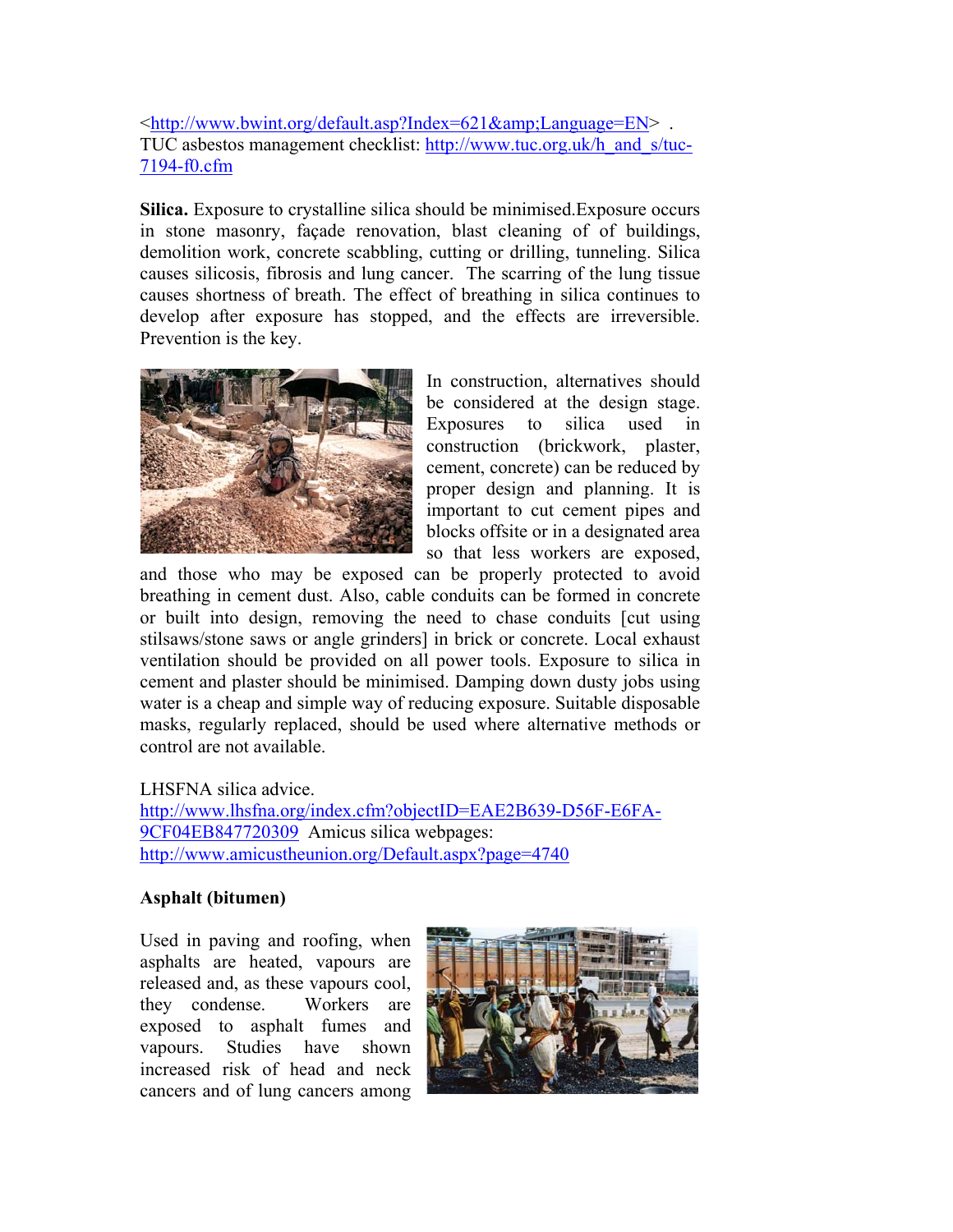workers engaged in road paving, asphalt mixing, roofing and waterproofing work. Other cancers affecting asphalt workers are of the stomach and the bladder. Some jobs have higher exposures than others. For example , the kettle operator on roofing jobs has higher risk of exposure than the workers applying the roofing material. The kettle operator has to open the kettle to add new asphalt and to check viscosity. In some studies, people who operate the paving machinery have higher exposure than other paving workers. Labourers and truck drivers also have high exposures. Proper protective clothing and good ventilation are essential in reducing exposure.

## http://www.inchem.org/documents/cicads/cicads/cicad59.htm

**Metals.** Substances including arsenic, nickel, cadmium, beryllium and chromiumcan cause cancer. One of the main areas where construction workers are exposed is in welding operations. All welding produces fumes and gas. The type depends on the composition of the metal being welded, including any surface coating, and the composition of the electrodes (the welding rod), the welding method (MIG TIG or stick). Among the main gases produced are carbon monoxide, carbon dioxide, nitrogen dioxide and ozone. Fumes produced may include cobalt, nickel, manganese, chromium (eg in stainless steel and alloyed steels), cadmium (in some paints and thinners) and copper and lead (usually in the electrodes). Welding fumes produce a wide variety of elements which are known to be toxic and some which are known to, or are suspected to, cause cancer.



Precision welding brings particular problems with argon arc (TIG), metal inert gas (MIG), electron beam, resistance, laser and plasma arc welding. Inert gas types such as MIG makes it difficult to detect gases, because the arc is shielded by gas to prevent against atmospheric contamination that might

cause faults in the weld material.

Welding or "hot working" must always be carried out under a permit to work system.

Some countries have exposure limits for these substances, (the amount of a substance that is considered too much) but in real life, inspectors do not normally present themselves on building sites to take air samples.

As a rough guide, on NO account should fumes be visible in the atmosphere away from the immediate vicinity of the welding point.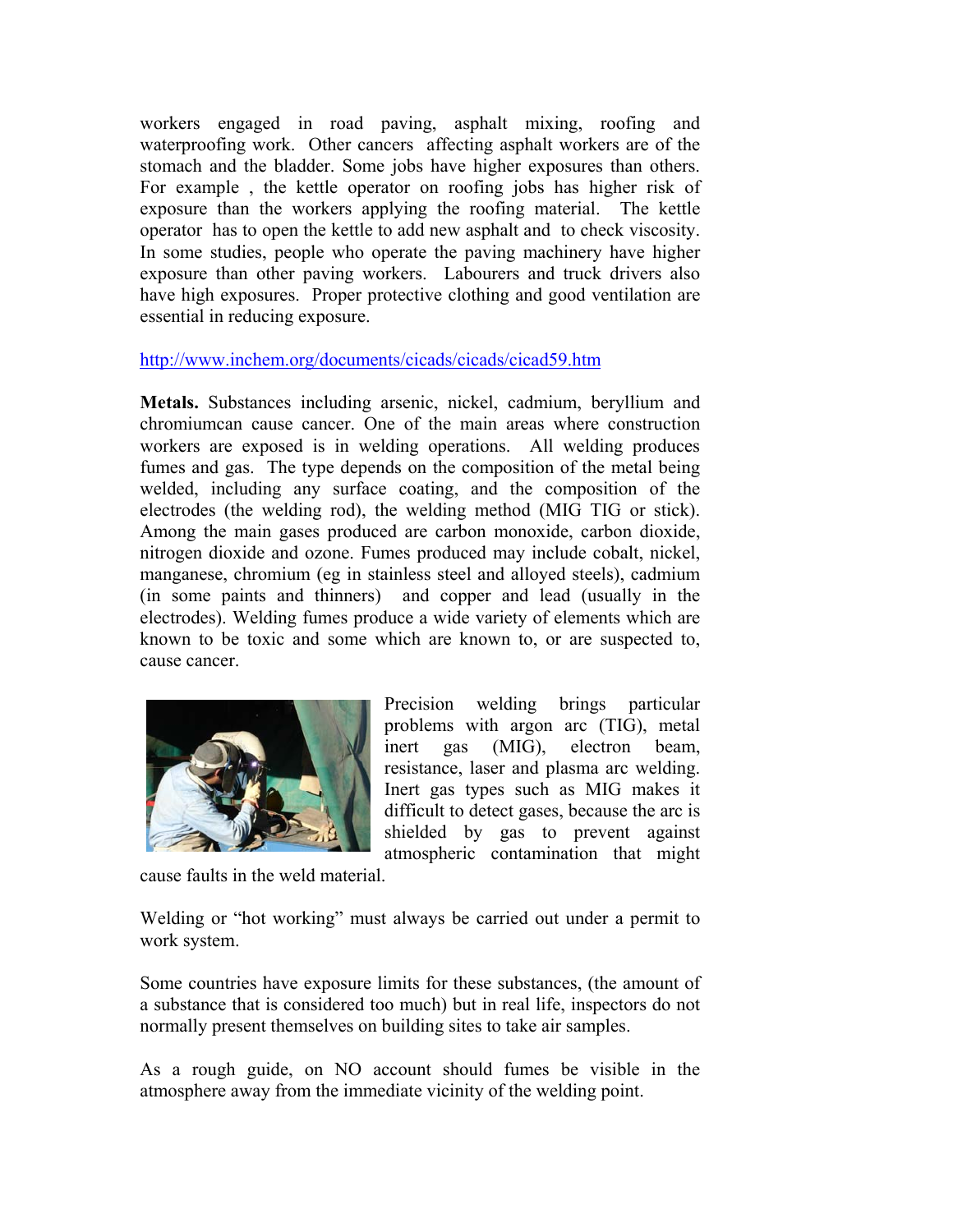Good ventilation is the key to safe welding, particularly in confined spaces where fumes can build up to high concentrations.

Paints and coatings should be removed before welding begins.

## **Timber treatments = toxic treatments.**



Pesticides are used to treat timber to prevent insect or fungal infestation. Many contain metals like copper, chromium and arsenic (CCA), sometimes this is visible in sunlight as a slighty green colour on the timber. Other pesticides used to treat timber can also cause cancer, for example, lindane,

pentachlorophenol or tributyl tin oxide. These chemicals can be replaced with with safer alternatives, such as boron compounds. Personal protective equipment should be provided where other methods are unsuitable or insufficient. TURI website: www.turi.org <http://www.turi.org/> Pesticides Action Network: www.panna.org <http://www.panna.org/>. PAN pesticides database, including safer alternatives: http://www.pesticideinfo.org/Index.html

**Solvents and other chemicals.** Organic solvents including benzene, toluene, tetrachloroethylene and trichloroethylene have been linked to

cancer, and all have safer alternatives - either safer substances or alternative processes. Solvents are found in paints, glues, thinners, strippers, and lacquers used in construction, in wood finishing and in processed timbers.

Solvents Alternatives Guide



(SAGE): http://sage.rti.org/altern.cfm. TURI website: www.turi.org <http://www.turi.org/> . CleanerSolutions database: www.cleanersolutions.org <http://www.cleanersolutions.org/> . TURI auto maintenance and repair webpage: http://www.turi.org/content/content/view/full/2683/.

ILO chemical safety webpages:

http://www.ilo.org/public/english/protection/safework/chemsfty/index.htm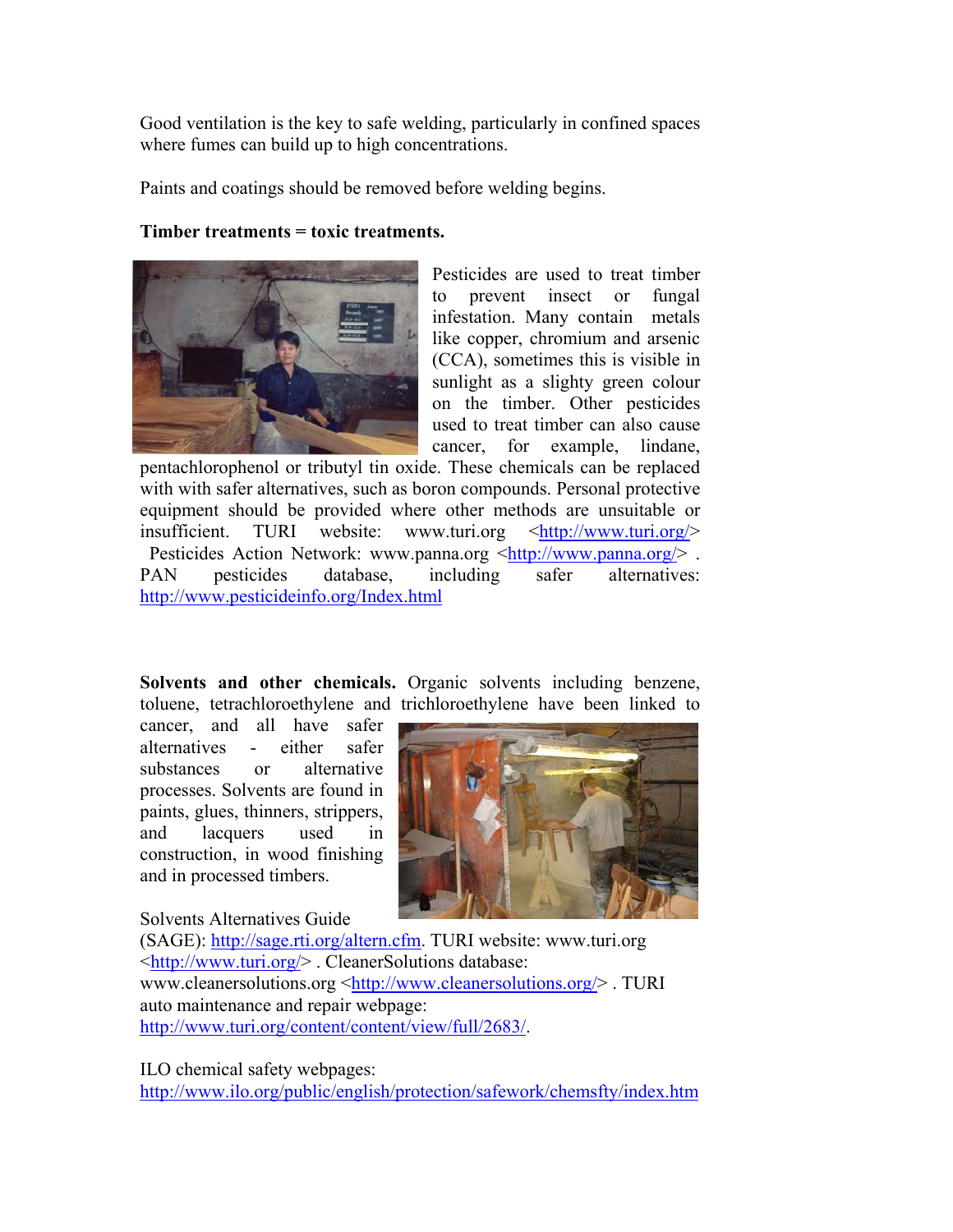**Mineral oils.** In engineering, water-based alternatives or different work methods (eg. use of hot water/soap degreasing; alternative machining methods) are available to mineral oil based metalworking fluids (cutting oils; coolants). Where mineral oils are used, minimise exposures, through enclosing the job, proper planned maintenance and task redesign.

## NYCOSH machine fluids webpages:

http://www.nycosh.org/specific\_industries/manufacturing.html. TURI website: www.turi.org <http://www.turi.org/> . CleanerSolutions database: www.cleanersolutions.org <http://www.cleanersolutions.org/>.

**Wood dust.** Reduce exposures through proper job design. Forward planning can ensure all machining is done in workshops with purpose designed exhaust ventilation and enclosures. In construction, most



machining should be completed before wood is brought on to site. Once on site, safe work methods and local exhaust ventilation on power tools should be used. Where all other methods are inappropriate, personal protective equipment should be provided. Disposable masks must be suitable and need be changed regularly. Exposures to dust from manufactured boards, medium density fibreboard (MDF), chipboards and plywood can present additional risks when machined. Dusts can be very fine and the dust is

also contaminated with formaldehyde, which can cause cancer in humans. Timber used for construction is usually treated with pesticides, that is chemicals used to kill off insect or fungal infestations. The usual "nuisance dust" standard is not a safe standard for wood dust or woodbased board dust - mucociliary clearance (the body's defence mechanisms for removing dust from the airways) are overwhelmed at much lower dust exposures (2mg/m3). Lowest possible exposures should be sought.

BWI wood dust factsheet: http://www.bwint.org/default.asp?Index=316&Language=EN <http://www.bwint.org/default.asp?Index=316&amp;Language=EN>

**Diesel/vehicle exhaust fumes.** Minimise exposures, for example use LGP or battery forklifts indoors. In tunneling work, technology exists to remove diesel exhaust fume and must be used. Avoid leaving vehicles idling engines should be shut off or exhaust ventilation fixed to vehicle exhausts. Vehicles emitting exhaust fumes should not use used in enclosed spaces or spaces with limited ventilation.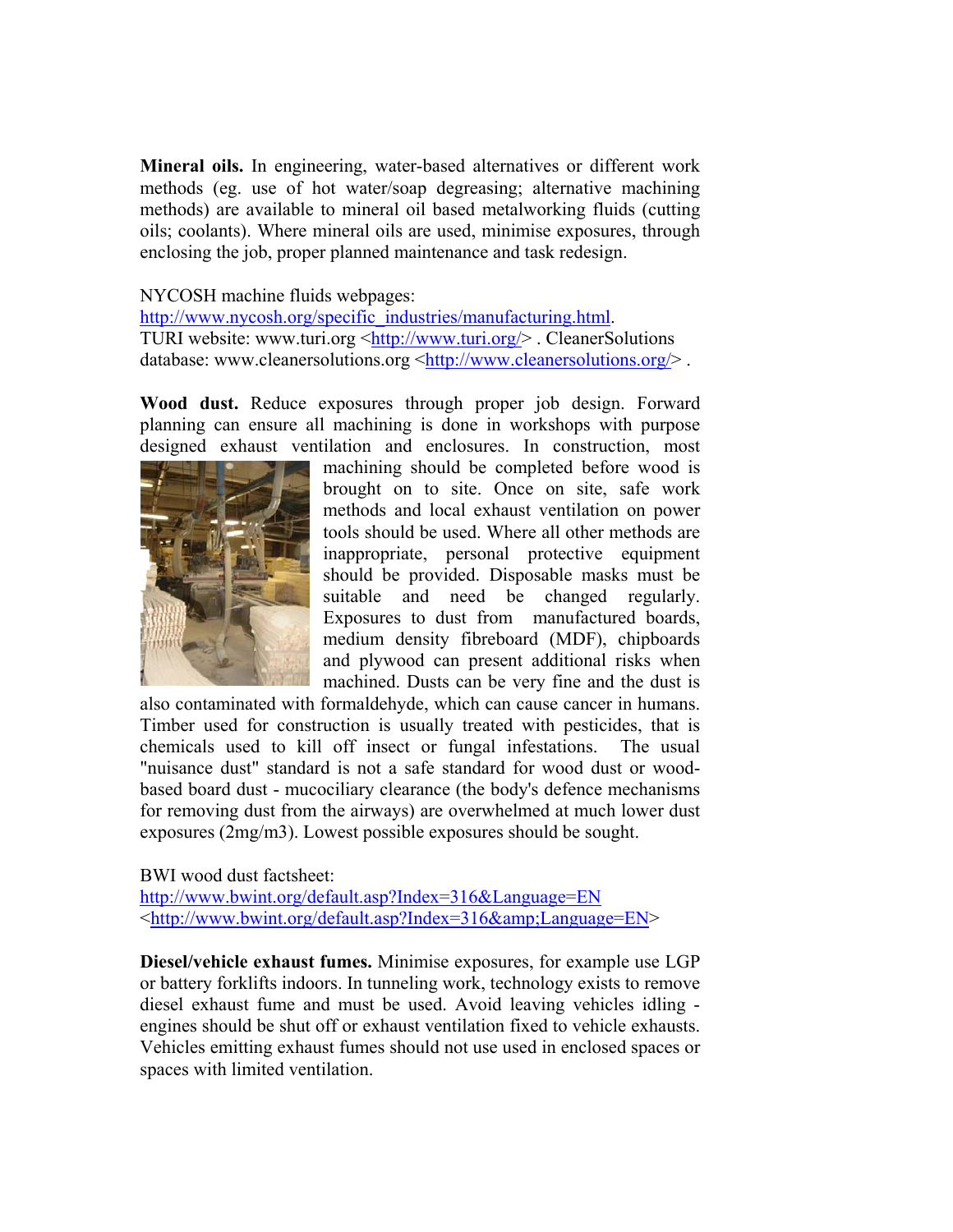CAW diesel exhaust factsheet:

http://www.caw.ca/whatwedo/health&safety/factsheet/hsfssubstanceno11. asp

<http://www.caw.ca/whatwedo/health&amp;safety/factsheet/hsfssubstance no11.asp> . USW Canada factsheet on reducing diesel emissions in mines: http://www.usw.ca/program/content/982.php. USWA diesel exhaust factsheet:

http://www.uswa.ca/program/printthispage.php?pageid=983&lan=en  $\lt$ http://www.uswa.ca/program/printthispage.php?pageid=983&lan=e  $n$ 

**Solar radiation**. Outdoor work presents a substantial occupational cancer

risk as a result of exposure to sunlight (solar, non-ionising radiation). Schedule work so that outdoor work is minimised at the hottest parts of the day - for example, time breaks or indoor work for this time. Workers should be provided protection - high protection factor (SPF 30+) skin creams should be provided and applied frequently. All workers should have suitable work clothing; including hats, preferably with neck protection, and shirts and trousers with close-weave breathable fabrics



# CCOHS UV radiation factsheet:

http://ccohs.ca/oshanswers/phys\_agents/ultravioletradiation.html. NYCOSH webpages on ionising and non-ionising radiation: http://www.nycosh.org/workplace\_hazards/PhysicalHazards/radiation.htm

#### l **Useful sources**

Hazards cancer webpages: www.hazards.org/cancer <http://www.hazards.org/cancer>

New Jersey Department of Health listings of cancer causing substances, including factsheets on reducing exposure.

http://web.doh.state.nj.us/rtkhsfs/factsheets.aspx?lan=english&alph=A&ca rcinogen=true&new=false

 $\langle \text{http://web.doh.state.ni.us/rtkhsfs/factsheets.aspx?lan=english&alph$  $=A\&carcinogen = true\&new = false$ 

US National Toxicology Program Report on Carcinogens. http://ntp-server.niehs.nih.gov/index.cfm?objectid=72016262-BDB7- CEBA-FA60E922B18C2540

Lowell Center for Sustainable Production <http://www.sustainableproduction.org>